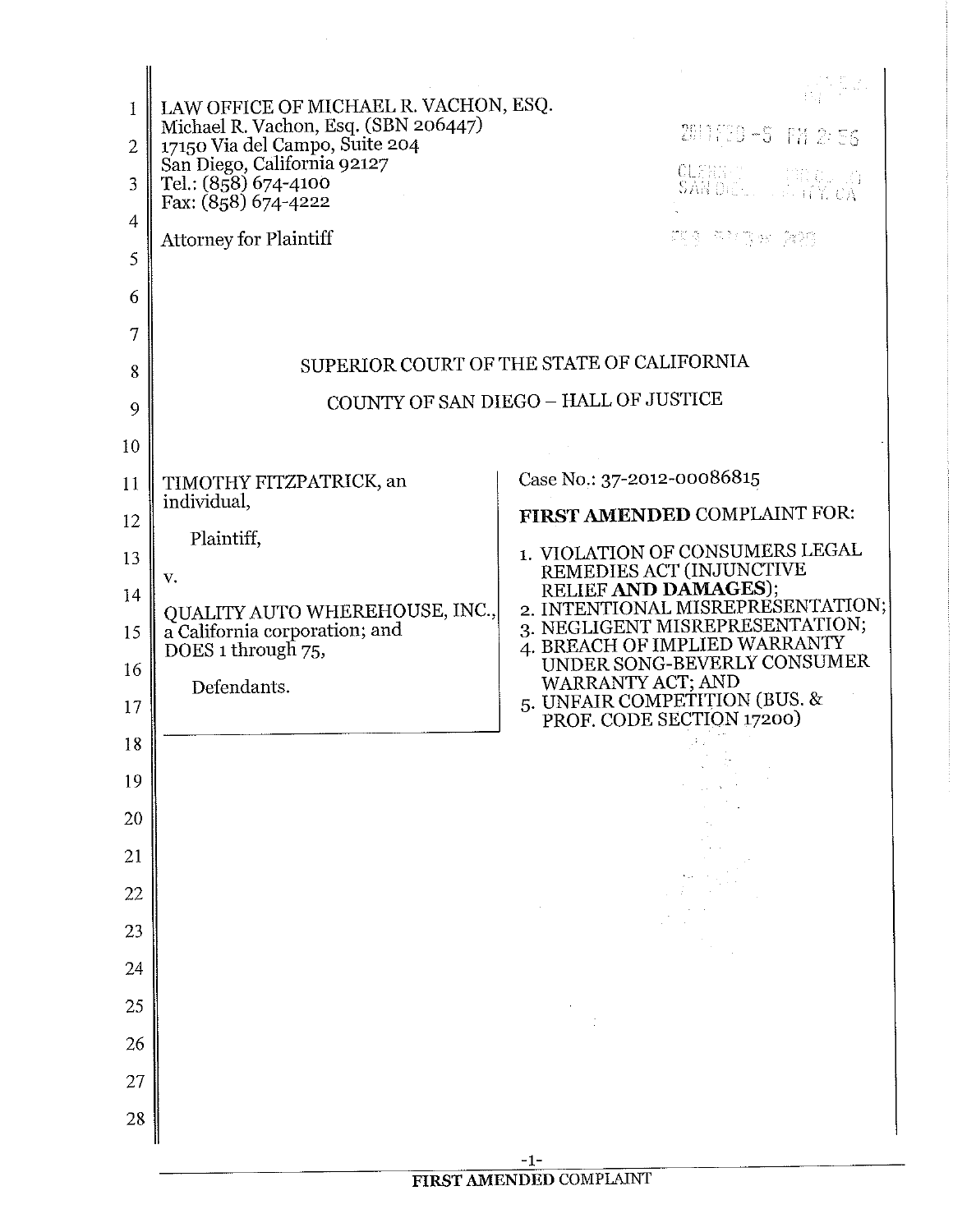| 1                   | <b>SUMMARY</b>                                                                             |  |
|---------------------|--------------------------------------------------------------------------------------------|--|
| $\mathbf{2}$        | This lawsuit arises out of Plaintiff's purchase of an accident-damaged used<br>1.          |  |
| 3                   | Plaintiff purchased a used 2000 Lexus RX 300 from Defendant Quality Auto<br>car.           |  |
| 4                   | Wherehouse, Inc. (a San Diego, California used car dealership d.b.a. "Del Mar Motor        |  |
| 5                   | Cars") in reliance upon Del Mar Motor Cars's promises that the vehicle had been            |  |
| 6<br>$\overline{7}$ | thoroughly inspected and was in "pristine" condition. However, notwithstanding Del         |  |
| 8                   | Mar Motor Cars's claims, the Lexus RX had actually been in a severe prior collision, in    |  |
| 9                   | which it sustained frame damaged. Del Mar Motor Cars knew about the accident               |  |
| $10\,$              | damage, but concealed it from and failed to disclose it to Plaintiff. Del Mar Motor Cars's |  |
| 11                  | misrepresentations amount to common law fraud, violation of the Consumers Legal            |  |
| 12                  | Remedies Act (Civil Code §1750 et seq.) (the "CLRA"), are breaches of the implied          |  |
| 13                  | warranty of merchantability, and amount to unfair competition under Business &             |  |
| 14                  | Professions Code Section 17200 et seq. (the "UCL"). Under these statutes, Plaintiff is     |  |
| 15                  | entitled to rescind the purchase contract, recover damages, and be awarded his             |  |
| 16                  | attorney's fees, costs, and out-of-pocket litigation expenses.                             |  |
| 17<br>18            | <b>PARTIES</b>                                                                             |  |
| 19                  |                                                                                            |  |
| 20                  | Plaintiff Timothy Fitzpatrick is an individual residing in San Diego,<br>2.                |  |
| 21                  | California.                                                                                |  |
| 22                  | Defendant Quality Auto Wherehouse, Inc. is a California corporation that<br>3.             |  |
| 23                  | does business as the used-car dealership "Del Mar Motor Cars" at 3444 Tripp Ct., Suite     |  |
| 24                  | A, San Diego, California.                                                                  |  |
| 25                  | Plaintiff does not know the true names and capacities, whether corporate,<br>4.            |  |
| 26                  | partnership, associate, individual, or otherwise, of defendants sued herein as Does 1      |  |
| 27                  | through 75, inclusive, and thus names them under the provisions of Section 474 of the      |  |
| 28                  | California Code of Civil Procedure. Defendants Does 1 through 75 are in some manner        |  |
|                     | $-2-$                                                                                      |  |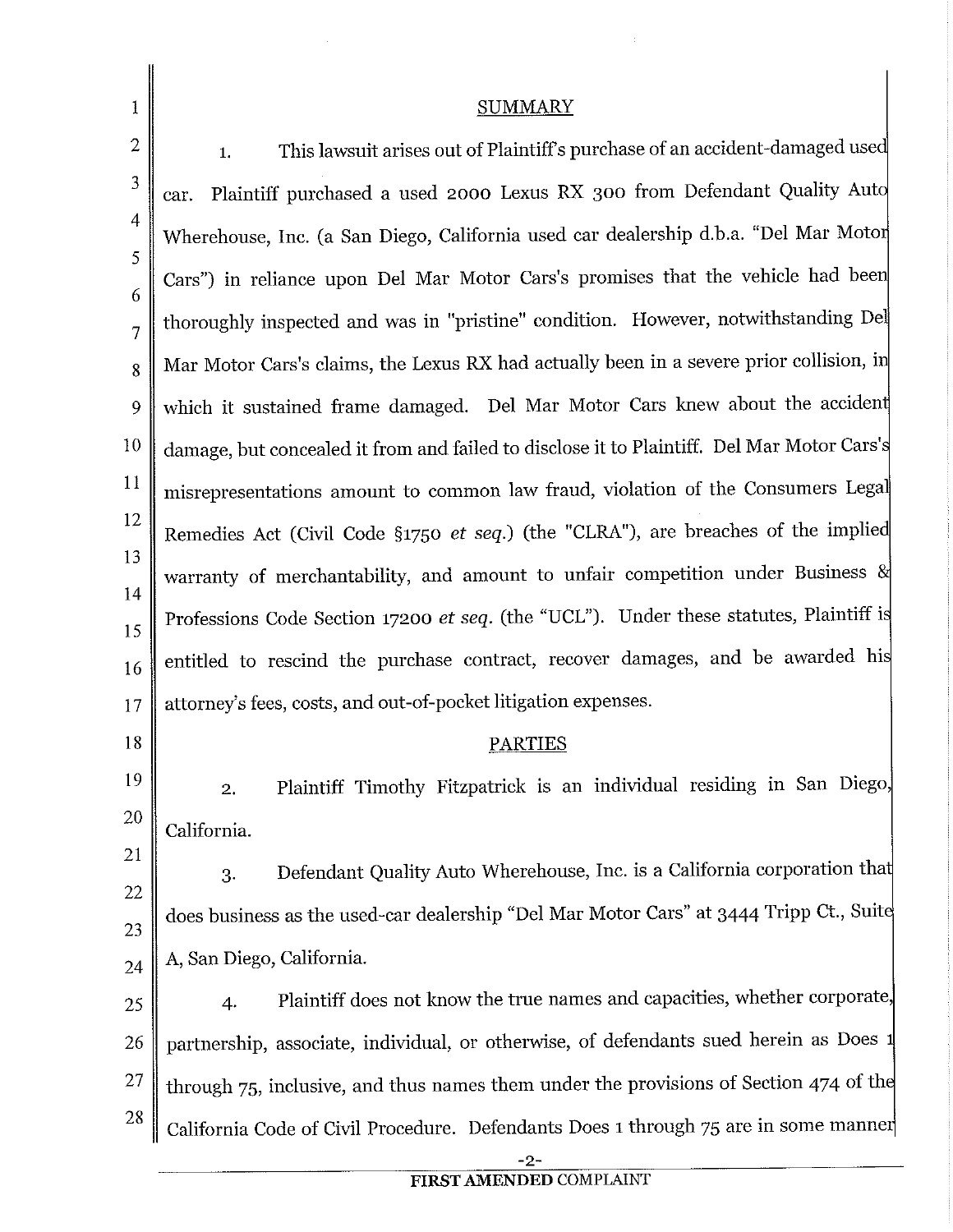1 2 3 responsible for the acts set forth herein, and are legally liable to Plaintiff. Plaintiff wil set forth the true names of the fictitiously-named defendants together with appropriat charging allegations when ascertained.

4 5 6 5. All acts of corporate employees were authorized or ratified by an officer, director, or managing agent of the corporate employer.

## FACTS

8 6. Plaintiff alleges as follows, on information and belief, formed after a 9 inquiry reasonable under the circumstances:

7

21

- 10 11 12 13 14 15 7. In February, 2011, Del Mar Motor Cars advertised (on its Web site and i other publications) for sale that certain Lexus RX 300 with vehicle identificatio number JT6GF10U2Yoo58975 (the "Lexus RX 300"). Del Mar Motor Cars' advertisements stated that the Lexus RX 300 was in "pristine" condition. They als stated that Del Mar Motor Cars sells "only the highest quality" used cars.
- 16 17 18 19 20 8. On or about February 27, 2011, Plaintiff visited Del Mar Motor Cars and while there was shown the Lexus RX 300. The Del Mar Motor Cars representative who dealt with Plaintiff represented that he was the "owner" of the dealership. He told Plaintiff that the Lexus RX 300 was in pristine condition, had been thoroughly inspected, and was in excellent mechanical condition.
- 22 23 24 25 26 9. Plaintiff told Del Mar Motor Cars that if he decided to purchase the Lexu RX 300 he would also want to purchase a service contract (an "extended warranty") that would provide comprehensive coverage for the Lexus RX 300. Del Mar Motor Cars told Plaintiff that if he purchased the Lexus RX 300 Del Mar Motor Cars would also sell hi an extended warranty that would provide comprehensive coverage.
- 27 28 10. In reliance upon the above-stated representations by Del Mar Motor Cars, Plaintiff purchased the Lexus RX 300 along with an extended warranty.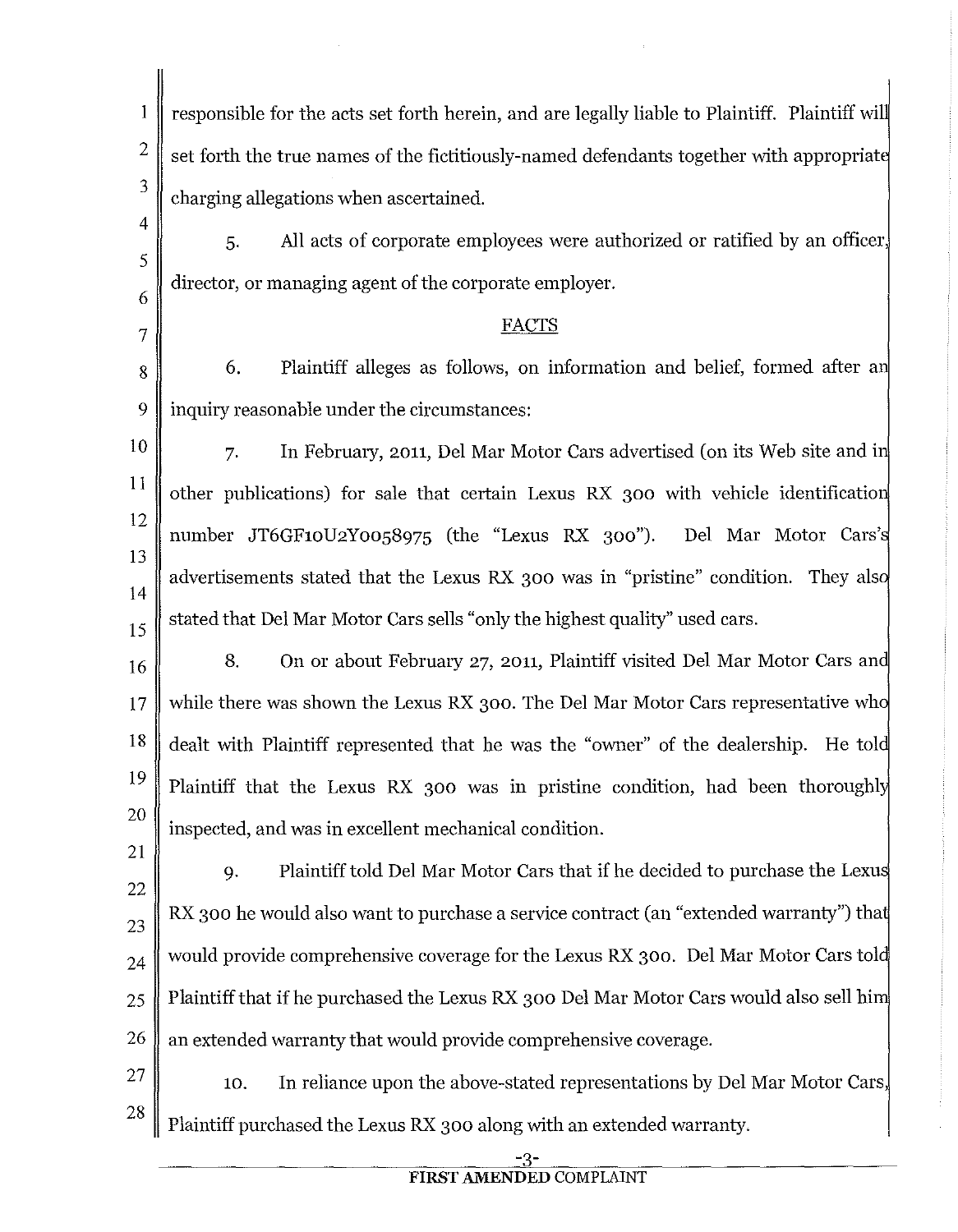- 1 2 11. Plaintiffs purchase of the Lexus RX 300 was accompanied by Del Ma Motor Cars's implied warranty of merchantability.
- 3 4 5 6 12. Plaintiff subsequently learned that the Lexus RX 300 was previously in a serious collision that caused severe damage, including damage to the vehicle's body an frame.
- 7 13. Del Mar Motor Cars knew about this pre-existing damage, but deliberately  $8 \parallel$  concealed it from and did not disclose it to Plaintiff.
- 9 10 11 12 13 14 15 14. The prior accident damage of the Lexus RX 300 was a material fact that a reasonable consumer would consider in deciding whether or not to purchase the Lexu RX 300. The accident damage materially decreases the utility, performance, safety, and fair market value of the Lexus RX 300. Further, because of the exclusions in th extended warranty sold to Plaintiff the extended warranty does not provid comprehensive coverage for the Lexus RX 300.
- 16 17 18 19 20 15. Del Mar Motor Cars's above-stated illegal conduct is fraudulent, malicious, and oppressive under Civil Code Section 3294. Del Mar Motor Cars acted with a willfu and conscious disregard of Plaintiffs rights and safety. Del Mar Motor Cars's action were also fraudulent under Civil Code Section 3294, in that it intentionall misrepresented and concealed the true condition of the Lexus RX.
- 21 22

23

28

## FIRST CAUSE OF ACTION

## Consumers Legal Remedies Act - Injunctive Relief **and Damages**

- 24 16. Plaintiff hereby incorporates by reference the allegations in Paragraphs  $25 \parallel$  through 15.
- 26 27 17. The Lexus RX 300 is a "good" under the CLRA that was bought for us primarily for personal, family or household purposes.
	- 18. Plaintiff is a "consumer" under the CLRA.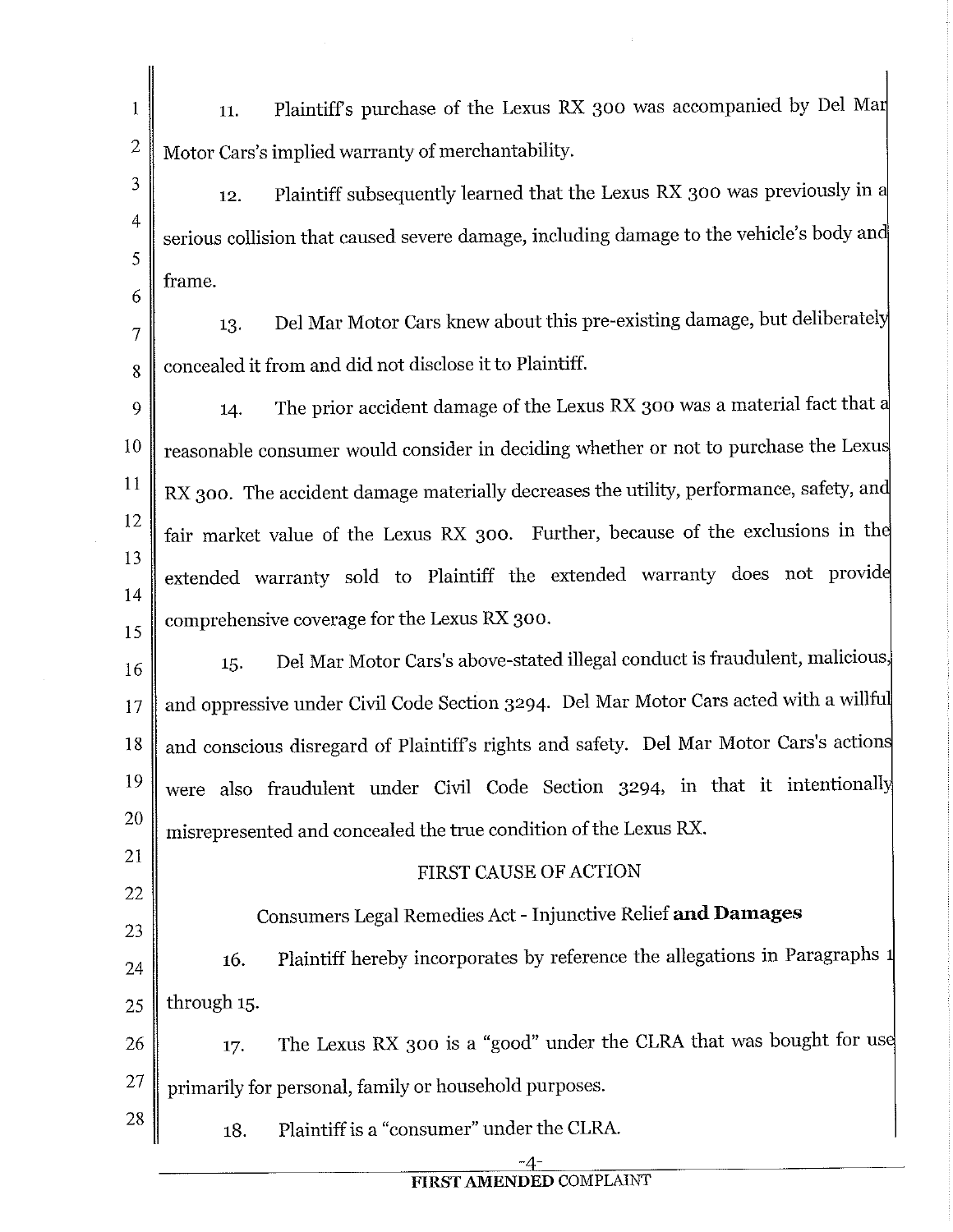1 The advertisement and the sale of the Lexus RX 300 to Plaintiff ar 19. 2 "transactions" under the CLRA.

3 4 5 6 7 8 9 10 11 12 13 14 15 16 17 20. The CLRA prohibits numerous unlawful business acts, including; (i representing that goods or services have sponsorship, approval, characteristics, ingredients, uses, benefits, or quantities which they do not have or that a person ha sponsorship, approval, status, affiliation, or connection which he or she does not have; (ii) representing that goods or services are of a particular standard, quality, or grade, o that goods are of a particular style or model, if they are another; (iii) misrepresentin the source, sponsorship, approval, or certification of goods; (iv) advertising goods o services with intent not to sell them as advertised; (v) representing that a transaction confers or involves rights, remedies, or obligations which it does not have or involve, o which are prohibited by law; and (vi) representing a motor vehicle if the vehicle has previously been in an accident where it sustained frame damage. The CLRA als prohibits the omission of statements, where there exists a duty to make a statement o disclosure.

18 19 20 21 22 23 21. Del Mar Motor Cars had a duty to disclose the known accident damag because (1) such disclosure was necessary in order to make its other statements no misleading; (2) it was a known material fact; (3) Del Mar Motor Cars knew that it ha exclusive knowledge that was not accessible to Plaintiff; and (4) it was reasonable for Plaintiff to expect disclosure of such facts.

24 25 26 27 22. Del Mar Motor Cars violated the CLRA by misrepresenting the mechanical condition of the Lexus RX, concealing and failing to disclose that it had previously bee involved in an accident resulting in frame damage, and misrepresenting that Plaintiff extended warranty would provide comprehensive coverage for the Lexus RX 300.

28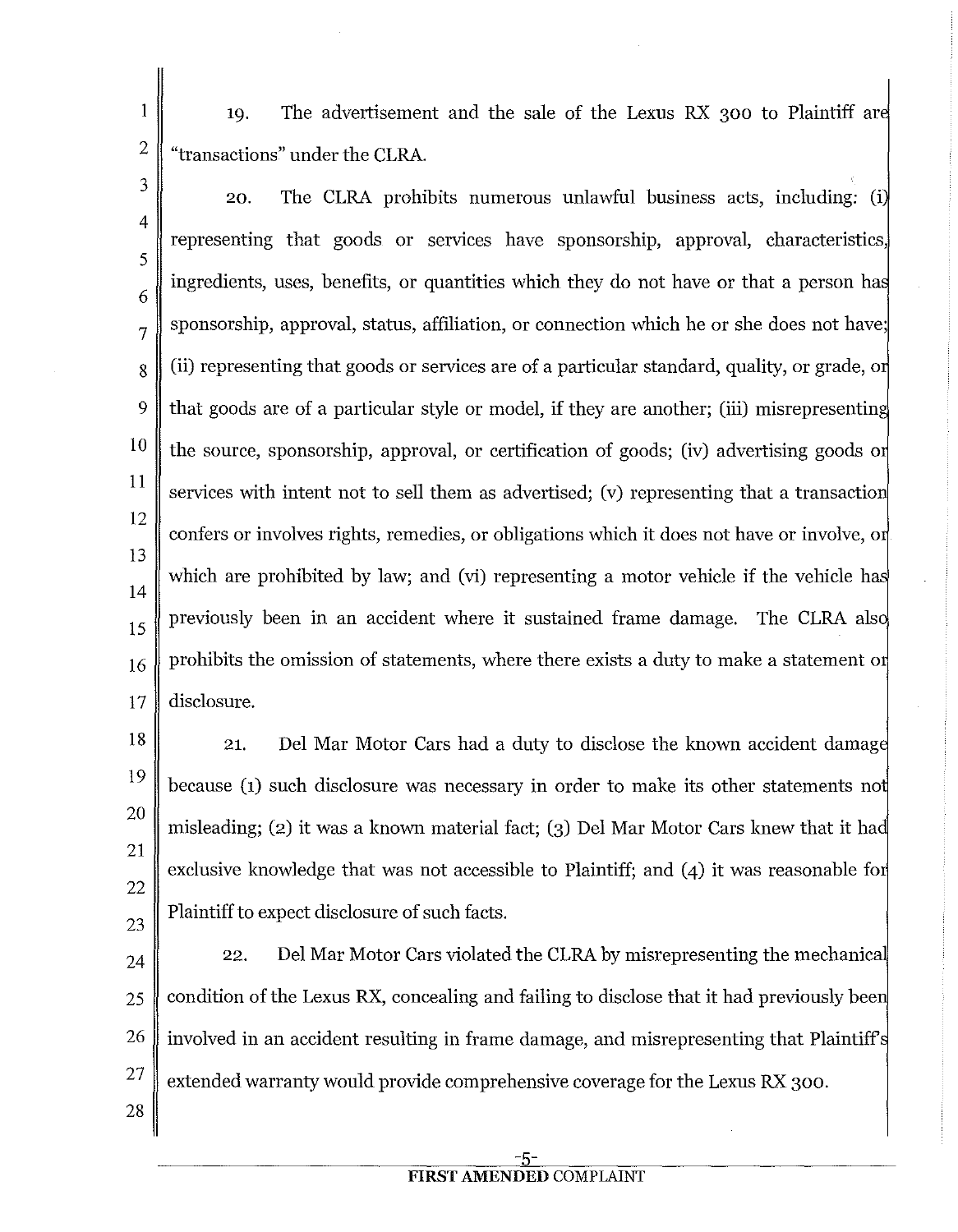23. **Plaintiff sent the Dealership, via regular mail and certified mail,**  return receipt requested, a Consumer Legal Remedies Act notification and **demand letter at least 30 days prior to filing this Complaint.** The notice lette sets forth the relevant facts, notifies Del Mar Motor Cars of its CLRA violations, an requests that Del Mar Motor Cars promptly remedy those violations.

1

2

3

4

5

6

7 24. Under the CLRA, a plaintiff may without prior notification file a complain 8 alleging violations of the CLRA that seeks injunctive relief only. Then, if the defendant 9 does not remedy the CLRA violations within 30 days of notification, the plaintiff may  $10 \parallel$  amend her or his CLRA causes of action without leave of court to add claims for 11 12 13 14 15 damages. **The Dealership did not give or agree to give an appropriate correction, repair, replacement, or other remedy without the statutory time period. Accordingly, Plaintiff hereby amends this Complaint to add claims for actual and punitive damages under the Consumer Legal Remedies Act.** 

16 25. Under the CLRA, Plaintiff is entitled to a permanent injunctio  $17 \parallel$  prohibiting practices that violate the CLRA.

18 19 20 21 22 26. Del Mar Motor Cars has an illegal pattern and practice of: (1) sellin accident-damaged vehicles to the public while misrepresenting their mechanica condition; (2) concealing and failing to disclose known material accident damage; an (3) misrepresenting the coverage provided by extended warranties that it sells.

23 24 25 27. Plaintiff is entitled to a permanent injunction that compels Del Mar Motor Cars to notify all consumers who have been victims of the above-described illega conduct, and enjoining Del Mar Motor Cars from such further acts of illegal conduct.

26 27 28 Ill  $\mathcal{U} \setminus$ 28. Plaintiff is also entitled to recover his attorneys' fees, costs, and expenses.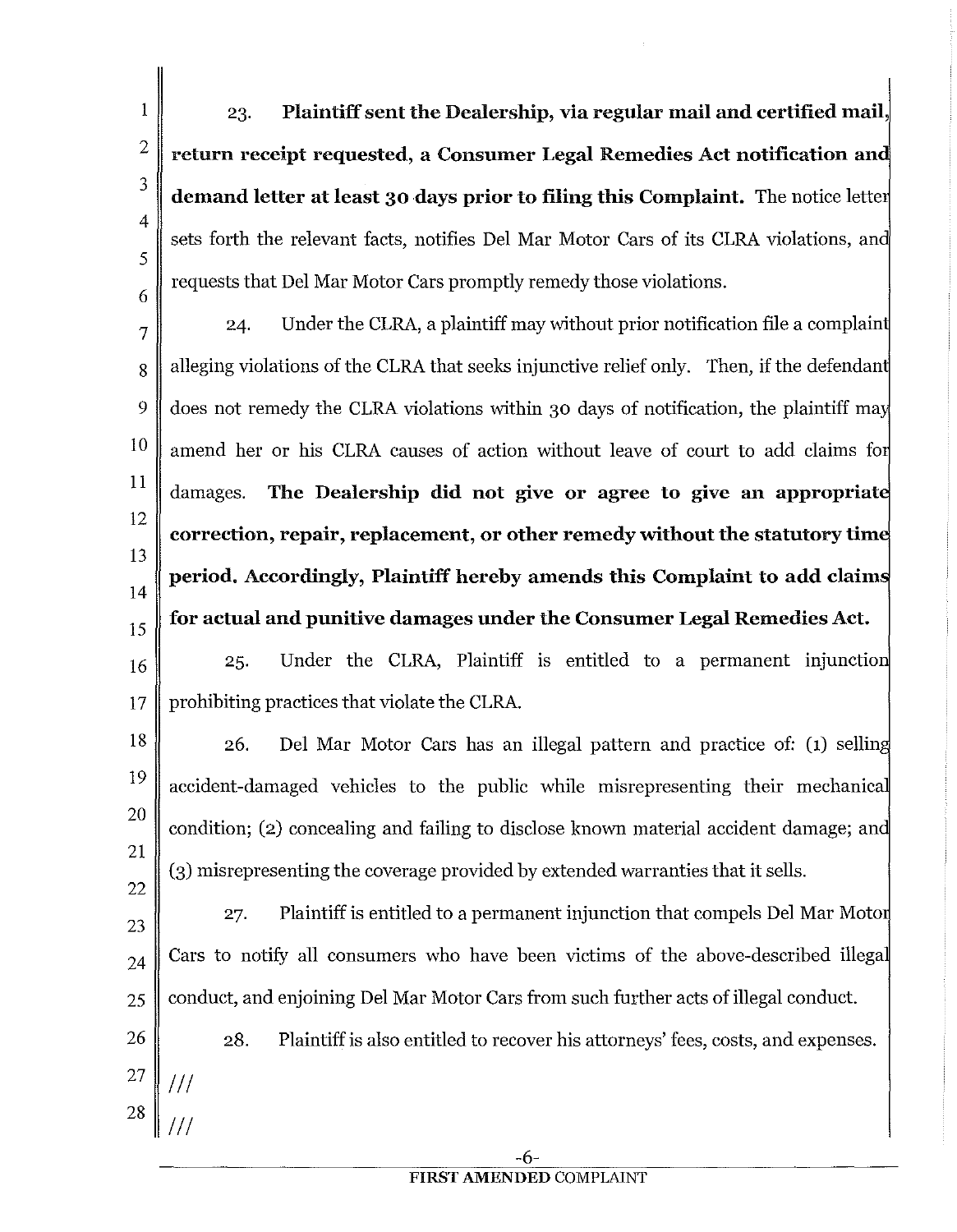| 1                   | <b>SECOND CAUSE OF ACTION</b>                                                             |  |
|---------------------|-------------------------------------------------------------------------------------------|--|
| $\overline{2}$      | <b>Intentional Misrepresentation</b>                                                      |  |
| 3                   | Plaintiff incorporates by reference the allegations in Paragraphs 1 through<br>29.        |  |
| $\overline{4}$      | 28.                                                                                       |  |
| 5                   | At the time of purchase, and afterwards, Del Mar Motor Cars made the<br>30.               |  |
| 6<br>$\overline{7}$ | misrepresentations as set forth above. These misrepresentations include, but are not      |  |
| 8                   | limited to, Del Mar Motor Cars's statements that: (i) the Lexus RX 300 had been           |  |
| 9                   | inspected and was in "pristine" condition; and (ii) that the extended warranty sold to    |  |
| 10                  | Plaintiff would provide comprehensive coverage for the Lexus RX 300.                      |  |
| 11                  | Del Mar Motor Cars omitted from the statements it made material facts,<br>31.             |  |
| 12                  | the disclosure of which was necessary, (1) in order to make its other statements not      |  |
| 13                  | misleading; (2) because they were known materials facts; (3) because Del Mar Motor        |  |
| 14<br>15            | Cars knew that it had exclusive knowledge that was not accessible to Plaintiff; and $(4)$ |  |
| 16                  | because it was reasonable for Plaintiff to expect disclosure of such facts.<br>These      |  |
| $\overline{17}$     | omissions include, but are not limited to the following: (1) that the Lexus RX 300 had    |  |
| 18                  | previously been in a material accident; (2) that the Lexus RX 300 was not in excellent    |  |
| 19                  | condition; (3) that the Lexus RX 300's frame was damaged; and (4) that the extended       |  |
| $20 \,$             | warranty would not provide comprehensive coverage for the Lexus RX 300.                   |  |
| 21                  | At all times Del Mar Motor Cars either had actual or constructive notice of<br>32.        |  |
| $^{22}$             | the true facts but nonetheless intentionally or recklessly concealed these facts from     |  |
| $\overline{23}$     | Plaintiff.                                                                                |  |
| 24<br>$^{25}$       | Del Mar Motor Cars made these representations and omitted material<br>33.                 |  |
| $26 \,$             | facts with the intent to defraud Plaintiff, to induce Plaintiff to purchase the Lexus RX  |  |
|                     |                                                                                           |  |

10

11

12

13

14

15

17

18

19

20

21

22

23

24

25

26

27 28 300, and to trick Plaintiff into paying an inflated sales price. At the time Plainti purchased the Lexus RX 300 he did not know, or have reason to know, that Del Ma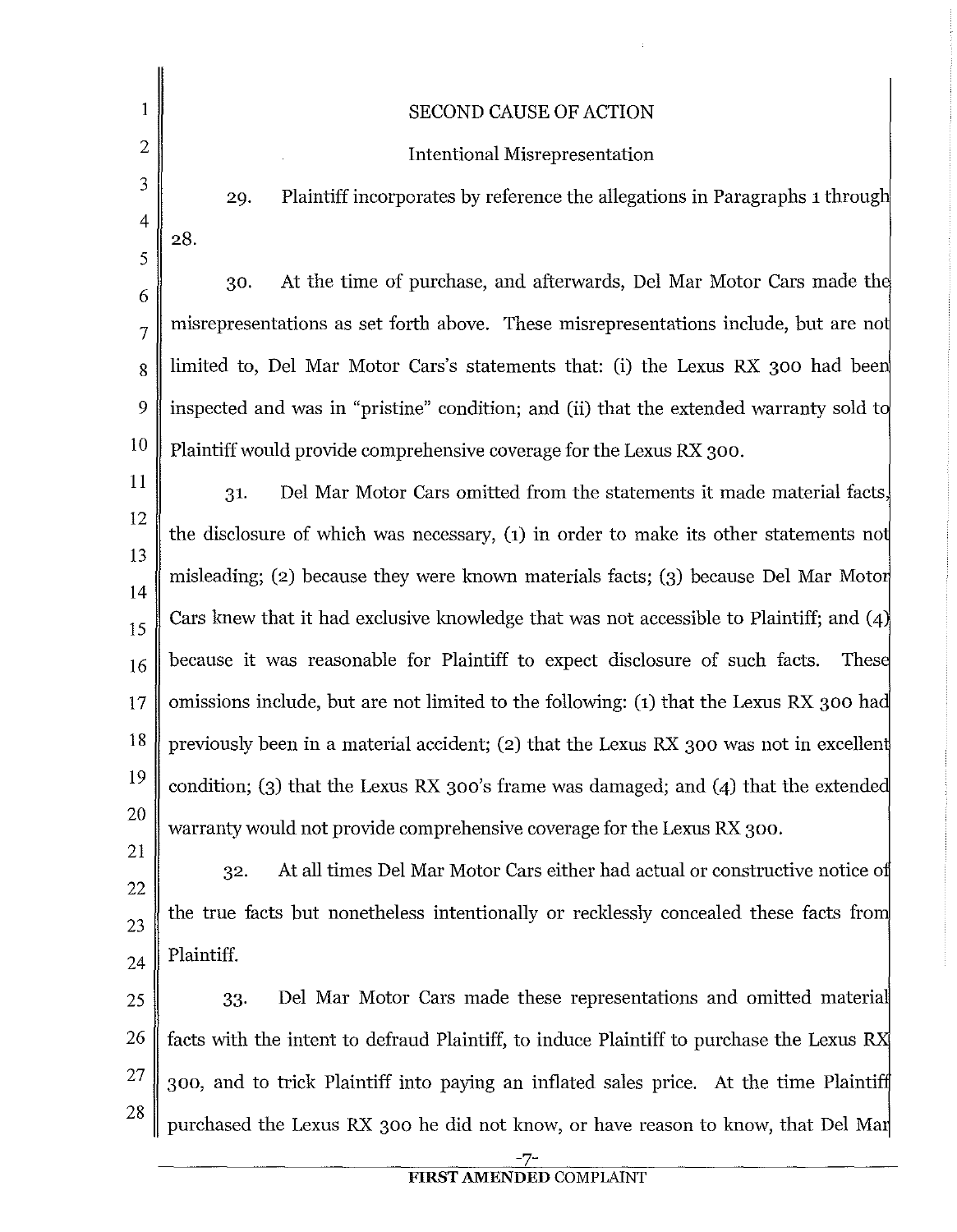1 Motor Cars was making false and misleading representations and had omitted materia 2 facts. Plaintiff acted in justifiable reliance upon the truth of the representations whic 3 misled him as to the nature and extent of the facts concealed. Plaintiff was justified i 4 his reliance, as Del Mar Motor Cars held itself out as professionals in the automotiv 5 sales industry, and Plaintiff had no reason to doubt such representations. 6 34. As a direct and proximate result of Del Mar Motor Cars's fraudulen 7 8 Tepresentations and omissions of material facts, Plaintiff suffered damages, including 9 actual, general, consequential and incidental damages according to proof at trial. 10 35. Plaintiff is also entitled to punitive damages. 11 Del Mar Motor Cars committed fraud in the inducement of the purchas 36. 12 contract for the Lexus RX, and Plaintiff is therefore entitled to rescission and restitutio 13 in an amount according to proof at trial. 14 THIRD CAUSE OF ACTION 15 Negligent Misrepresentation 16 37. Plaintiff incorporates by reference the allegations in paragraphs 1 throug 17  $18 \parallel 36.$ 19 38. As an alternative to Plaintiffs cause of action for Intentiona 20 Misrepresentation, Plaintiff alleges that Del Mar Motor Cars's misrepresentations wer 21 made negligently, if not intentionally. 22 39. The representations made by Del Mar Motor Cars were not true. 23 40. Regardless of its actual belief, Del Mar Motor Cars made th 24  $25 \parallel$  representations without any reasonable grounds for believing them to be true. 26 41. Del Mar Motor Cars failed to exercise due care in ascertaining the accurac 27 of the representations made to Plaintiff. 28

## **FIRST AMENDED** COMPLAINT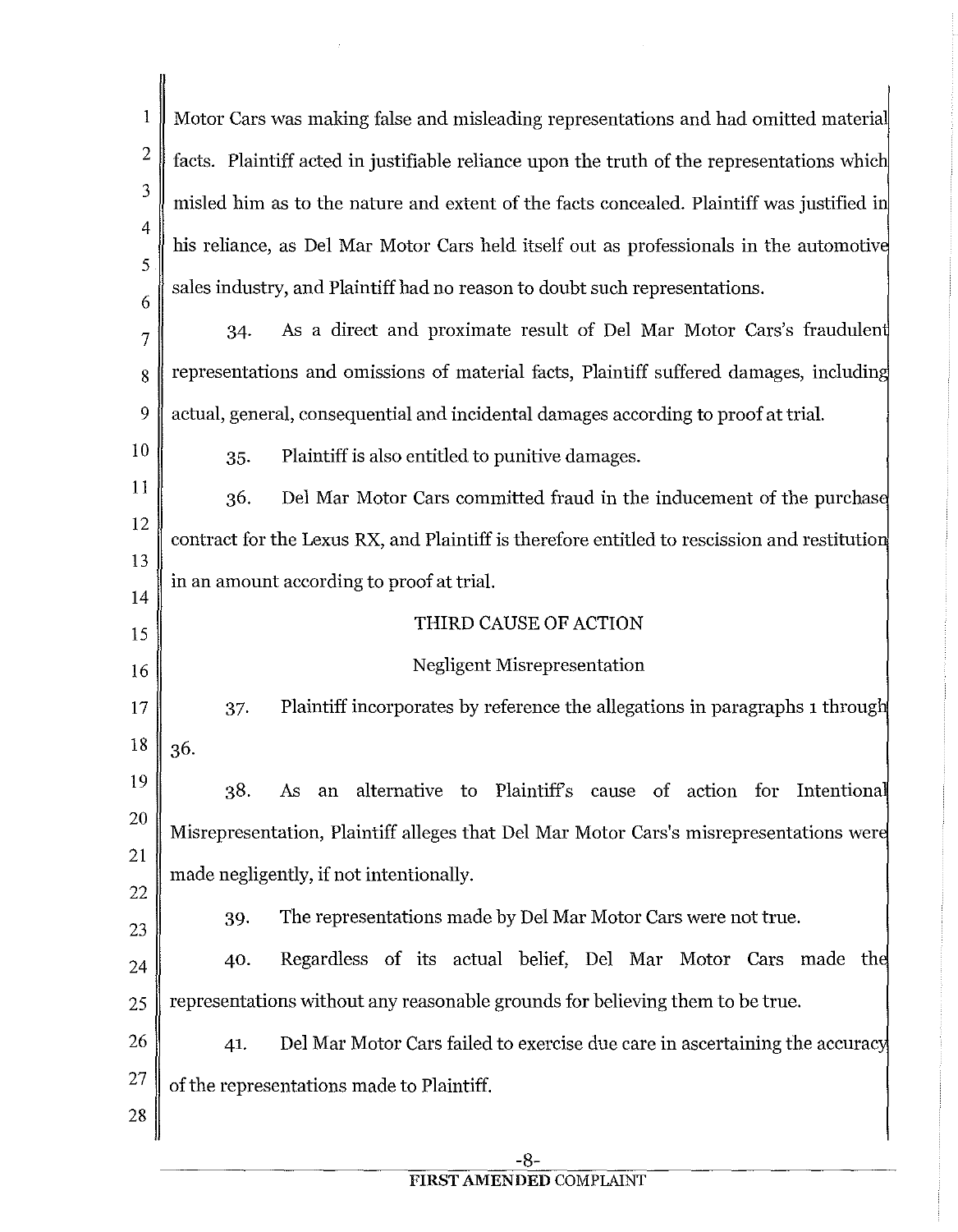| 1              | 42.                 | Del Mar Motor Cars made the representations for the purpose of inducing                   |
|----------------|---------------------|-------------------------------------------------------------------------------------------|
| $\overline{2}$ |                     | Plaintiff to rely upon them, and to act or refrain from acting in reliance thereon.       |
| 3              | 43.                 | Plaintiff was unaware of the falsity of the representations and acted in                  |
| 4              |                     | reliance upon the truth of those representations, and was justified in relying upon those |
| 5              | representations.    |                                                                                           |
| 6<br>7         | 44.                 | As a direct and proximate result of Del Mar Motor Cars's negligent                        |
| 8              |                     | misrepresentations of material fact, Plaintiff suffered damages, including actual,        |
| 9              |                     | consequential, and incidental damages according to proof of trial.                        |
| 10             | 45.                 | Plaintiff is also entitled to punitive damages.                                           |
| 11             | 46.                 | Plaintiff hereby alleges fraud in the inducement to enter into the sales                  |
| 12             |                     | contract, and therefore is entitled to rescission and restitution in an amount according  |
| 13             | to proof at trial.  |                                                                                           |
| 14             |                     | FOURTH CAUSE OF ACTION                                                                    |
| 15             |                     |                                                                                           |
| 16             |                     | Breach of Implied Warranty - Song-Beverly Consumer Warranty Act                           |
| 17             | 47.                 | Plaintiff incorporates by reference the allegations in paragraphs 1 through               |
| 18             | 46.                 |                                                                                           |
| 19             | 48.                 | Plaintiff's purchase of the Lexus RX 300 was accompanied by Del Mar                       |
| 20             |                     | Motor Cars's implied warranty of merchantability.                                         |
| 21             | 49.                 | The implied warranty of merchantability means and includes that the                       |
| 22<br>23       |                     | goods will comply with each of the following requirements: (1) they would pass without    |
| 24             |                     | objection in the trade under the contract description; (2) they are fit for the ordinary  |
| 25             |                     | purposes for which such goods are used; (3) they are adequately contained, packaged,      |
| 26             |                     | and labeled; and (4) they conform to the promises or affirmations of fact made on the     |
| 27             | container or label. |                                                                                           |
| 28             |                     |                                                                                           |
|                |                     |                                                                                           |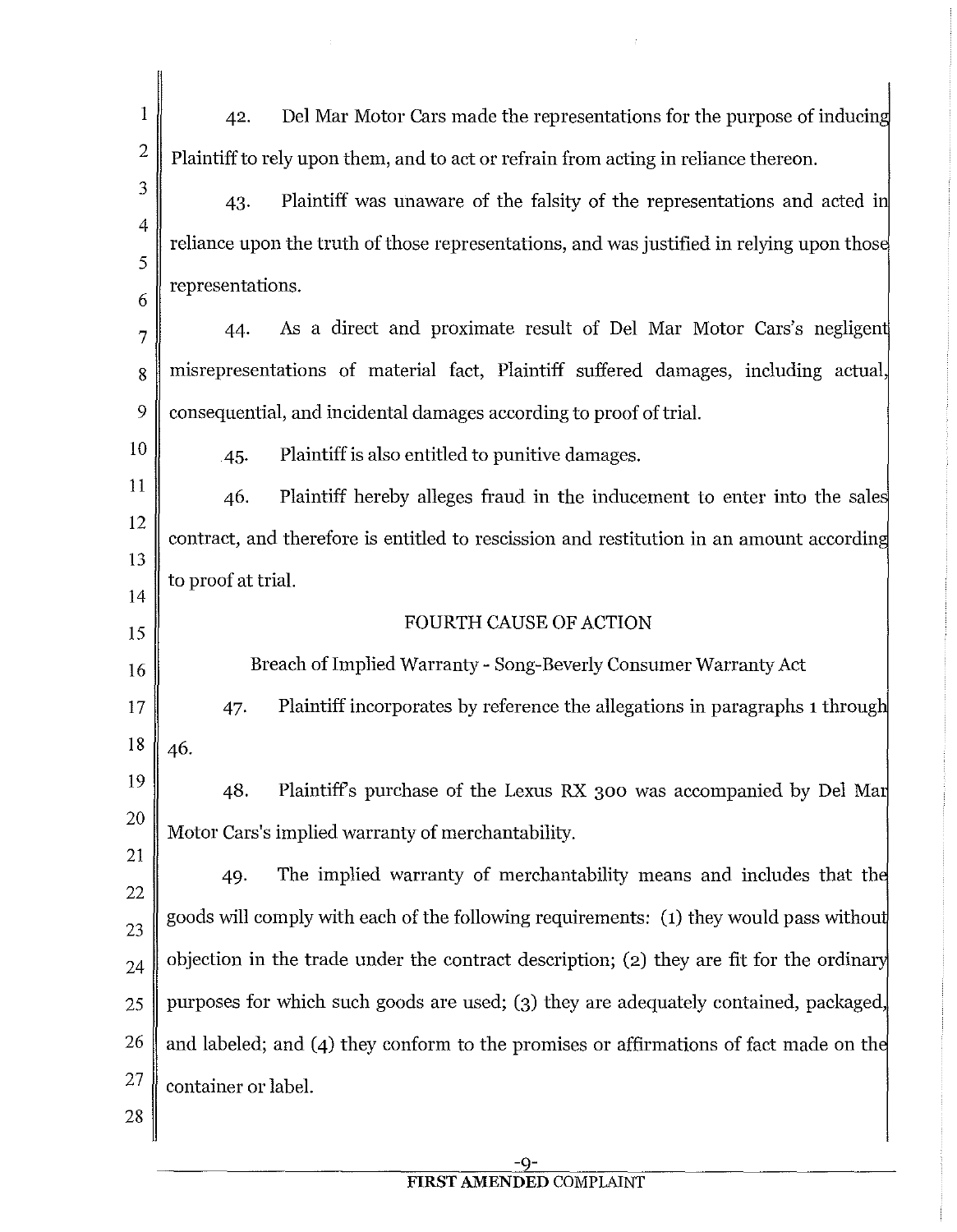| 1              | The fact that the Lexus RX was previously involved in a severe accident<br>50.           |
|----------------|------------------------------------------------------------------------------------------|
| 2              | that caused massive structural damage constitutes a breach of the implied warranty of    |
| 3              | merchantability because the Lexus RX (1) would not pass without objection in the trade   |
| $\overline{4}$ | under the contract description, (2) was not fit for the ordinary purposes for which such |
| 5              | goods are used, (3) was not adequately contained, packaged, and labeled, and (4) did     |
| 6<br>7         | not conform to the promises or affirmations of fact made on the container or label.      |
| 8              | Plaintiff has rightfully rejected and/or justifiably revoked acceptance of<br>51.        |
| 9              | the Lexus RX, and is entitled to rescind the purchase contract and to restitution of all |
| 10             | money paid towards the purchase contract.                                                |
| 11             | Plaintiff has been proximately damaged by Del Mar Motor Cars's failure to<br>52.         |
| 12             | comply with its obligations under the implied warranty.                                  |
| 13             | Plaintiff is entitled to the remedies provided in California Civil Code<br>53.           |
| 14             | section 1794, including his attorney's fees, costs, and expenses.                        |
| 15<br>16       | FIFTH CAUSE OF ACTION                                                                    |
| 17             | <b>Unfair Competition</b>                                                                |
| 18             | Plaintiff hereby incorporates by reference the allegations in Paragraphs 1<br>54.        |
| 19             | through 53.                                                                              |
| 20             | Del Mar Motor Cars's acts, omissions, misrepresentations, practices, and<br>55.          |
| 21             | non-disclosures constitute unlawful, unfair, and fraudulent business acts and practices  |
| 22             | within the meaning of California Business & Professions Code Sections 17200 et seq.      |
| 23             | Del Mar Motor Cars has engaged in "unlawful" business acts and practices<br>56.          |
| 24<br>25       | by: (1) selling accident-damaged vehicles to the public while misrepresenting their      |
| 26             | mechanical condition; (2) concealing and failing to disclose known material accident     |
| 27             | damage; and (3) misrepresenting the coverage provided by extended warranties that it     |
| 28             | sells. These acts and practices were intended to and did violate California Civil Code   |
|                |                                                                                          |

 $\mathcal{A}^{\mathcal{A}}$ 

 $\frac{1}{2}$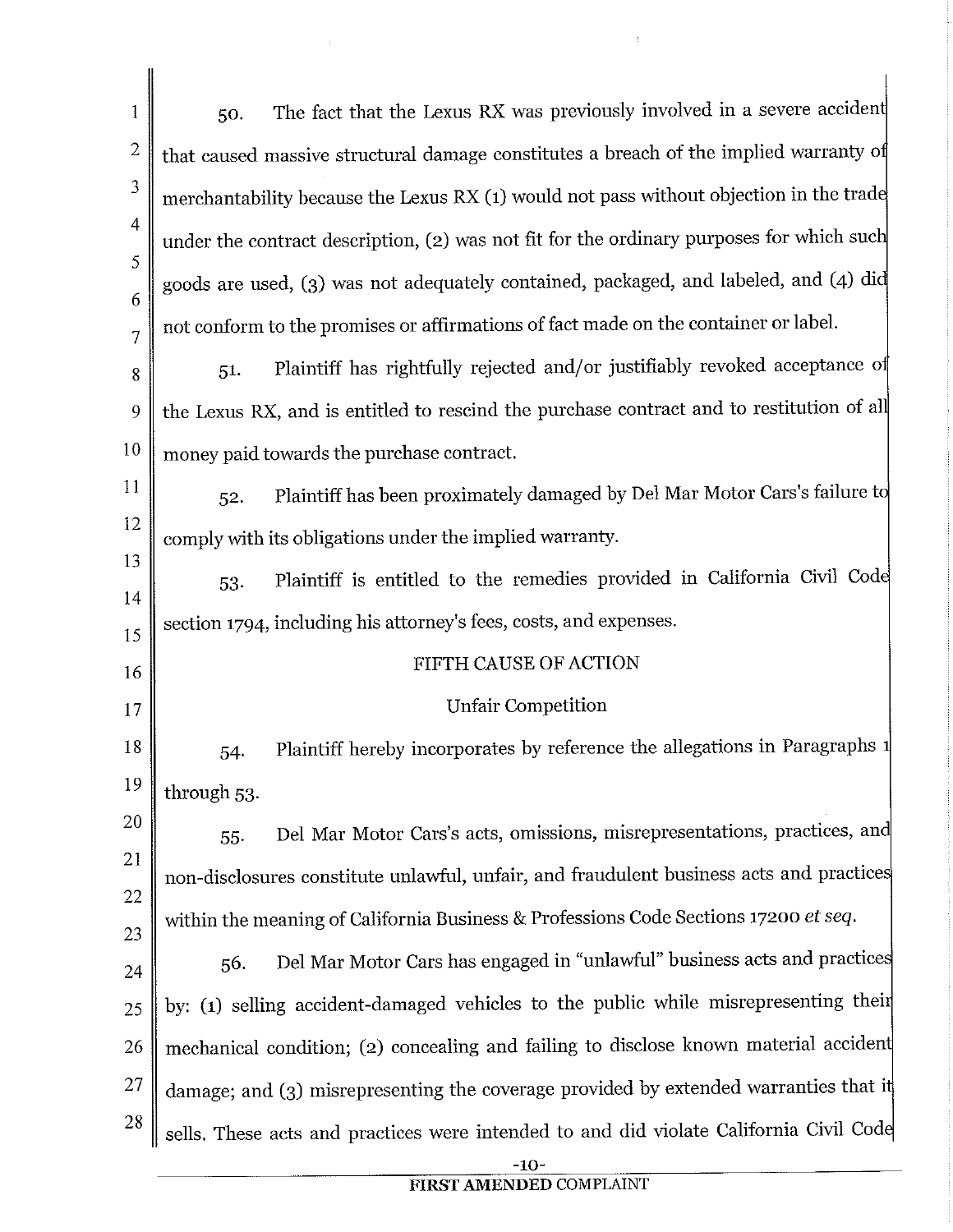Section 1709 *et seq.*, the CLRA, Vehicle Code Section 11713.18., and the Song-Beverly Consumer Warranty Act.

57. Del Mar Motor Cars has also engaged in "fraudulent" business acts o practices in that the representations and omissions of material fact described abov have a tendency and likelihood to deceive lessees of these vehicles and the general public.

58. Del Mar Motor Cars has also engaged in "unfair" business acts or practice in that the justification for selling and leasing vehicles based on the misrepresentation and omissions of material fact delineated above is outweighed by the gravity of th resulting harm, particularly considering the available alternatives, and offends publi policy, is immoral, unscrupulous, unethical, and offensive, or causes substantial inju to consumers.

14

1

2

3

4

5

6

7

8

9

10

11

12

13

15 16 17 18 19 59. The above described unlawful, fraudulent, or unfair business acts an practices conducted by Del Mar Motor Cars continue to this day and present a threat t Plaintiff and the general public in that Del Mar Motor Cars has failed to publicly acknowledge the wrongfulness of its actions and provide full equitable injunctive an monetary relief as required by the statute.

20 21 22 23 24 25 26 27 28 60. Pursuant to California Business & Professions Code Section 17203, Plaintiff seeks an order of this Court requiring Del Mar Motor Cars to immediately ceas such acts of unfair competition and enjoining Del Mar Motor Cars from continuing to conduct business via the unlawful, fraudulent, and/or unfair business acts and practice set forth in this Complaint and from failing to fully disclose the true nature of thei misrepresentations, and ordering Del Mar Motor Cars to engage in a corrective notic and advertising campaign. Plaintiff additionally requests an order from the Cou requiring that Del Mar Motor Cars provide complete equitable monetary relief so as t

-11-